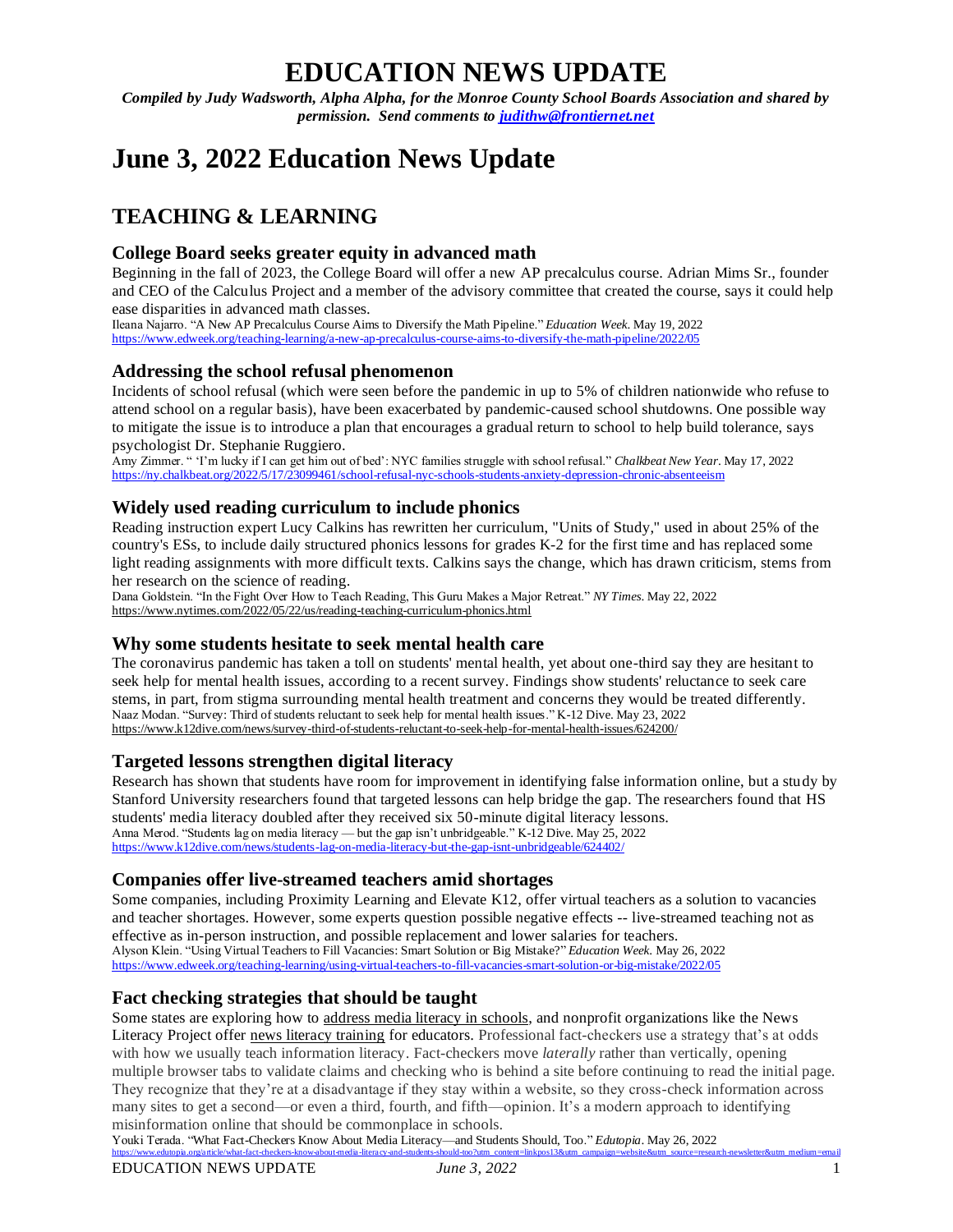# **Music primes brains for learning**

The [non-profit program](https://intempo.org/) Intempo serves more than 3,000 students each year in Stamford and Norwalk CT schools, underscoring music's profound impact on learning from both a cognitive and a social and emotional learning (SEL) vantage point. Consistent exposure to music, like learning to play a musical instrument, or taking voice lessons, strengthens a particular set of academic and social-emotional skills that are essential to learning. In ways that are unmatched by other pursuits, like athletics for instance, learning music powerfully reinforces language skills, builds and improves reading ability, and strengthens memory and attention, according to the latest research on the cognitive neuroscience of music. Experts hope this body of evidence might alter the current state of music education in schools—which is extremely uneven and, in some places, downright nonexistent.

Holly Korbey. "How Music Primes the Brain for Learning." *Edutopia.* April 22, 2022

 $\text{er}\&$ utm\_medium=email $\&$ utm\_campaign=website

#### **How to help students develop real-world thinking skills**

The world students will enter is full of complex, unpredictable problems -- and students will need sophisticated thinking skills to cope. Education experts Jay McTighe, Harvey Silver, and Abigail Boutz unpack five key thinking processes students need to internalize through opportunities in school assignments before they enter the real world. Harvey F. Silver, Abigail L Boutz, & Jay McTighe. "5 Ideas for Developing Real-World Thinking Skills." *ASCD Educational Leadership*. May 1, 2022 https://www.ascd.org/el/articles/5-ideas-for-developing-real-world-thinking-skills

# **Reading conferences offer connection and belonging**

Educator and literacy consultant Dan Feigelson writes that he uses individual reading conferences to help students connect with culturally relatable reading material, think deeper and feel understood by others. He outlines principles of good listening during such conferences, which are helpful for students who are reading below grade level. Dan Feigelson. "Reading Conferences, Listening, and Identity." *Language Magazine*. May 31, 2022 <https://www.languagemagazine.com/2022/05/31/reading-conferences-listening-and-identity/>

# **FEDERAL/NATIONAL/INTERNATIONAL**

#### **[Teachers face limits on discussing race following shooting](http://r.smartbrief.com/resp/pcAHBYketEuasKsIfEdbawfCKhTd?format=multipart)**

Teachers in some communities, including in Texas, say they are limited in how they can discuss the recent shooting in Buffalo, due to new laws that place restrictions on discussions of race and other topics in the classroom. Anton Schulzki, a high-school social studies teacher in Colorado Springs and president of the National Council for the Social Studies, says some teachers are avoiding discussing such topics altogether. Mike Hixenbaugh. "Laws restricting lessons on racism are making it hard for teachers to discuss the massacre in Buffalo." NBC News. May 18, 2022 <https://www.nbcnews.com/news/us-news/buffalo-shooting-teachers-racism-laws-rcna29500>

#### **How NAEP's proficiency standards are not realistic**

The author shows how the benchmarks used by the National Assessment of Educational Progress (NAEP) are misused to attack American education. NAEP data reveal that 81% of American 4<sup>th</sup>-graders are performing at grade level in math and 66% in reading. The National Assessment Governing Board chose to define the term 'proficient' as a desirable goal in the face of expert opinion that such a goal was indefensible. If people want to know how many students are performing at grade level, they should be looking at the 'basic' benchmark, not 'proficient.'. Scientific consensus is that the benchmarks are absurd. NAEP's proficiency benchmark might be more convincing if most students in other countries had better results, but they don't. Recommendations to fix the problem include:

• The U.S.E.D. should rename the NAEP benchmarks as low, intermediate, high, and advanced.

• States should revisit the decision to tie their "college readiness" standards to NAEP's benchmarks. *James Harvey is a retired executive director of the National Superintendents' Roundtable and a member of the Network for Public Education Board.*  James Harvey. "Why Virginia Gov. Youngkin is wrong about student NAEP scores." Valerie Strauss' Answer Sheet blog, *Washington Post*. May 20, 2022 <https://www.washingtonpost.com/education/2022/05/20/youngkin-wrong-about-student-naep-scores/>

#### **Commentary: [Teachers should be included in edtech design, development](http://r.smartbrief.com/resp/pdbyBYketEuauvmwfEdbawcOjOWa?format=multipart)**

Teachers face challenges in finding the right education-technology tools to support student learning, and should be the ones behind much of the design and research involved in edtech to ensure their voices are heard. *Sierra Noakes is a former educator and current researcher.* 

Sierra Noakes. "Teacher experience should drive edtech design, research says." Smart Brief/Education. May 18, 2022 [https://corp.smartbrief.com/original/2022/05/teacher-should-drive-edtech-design?utm\\_source=brief](https://corp.smartbrief.com/original/2022/05/teacher-should-drive-edtech-design?utm_source=brief)

## **Two sources offering teacher-focused reviews of edtech products**

The EdTech Evidence Exchange is building the EdTech Genome Project, paying educators for 45 minutes' worth of detailed feedback on various programs, allowing schools to see where and why the edtech program has been successful or not based on 10 factors. Meanwhile, Leanlab Education's Codesign Product Certification is being awarded to edtech companies that have solicited feedback from educators and improved their products accordingly.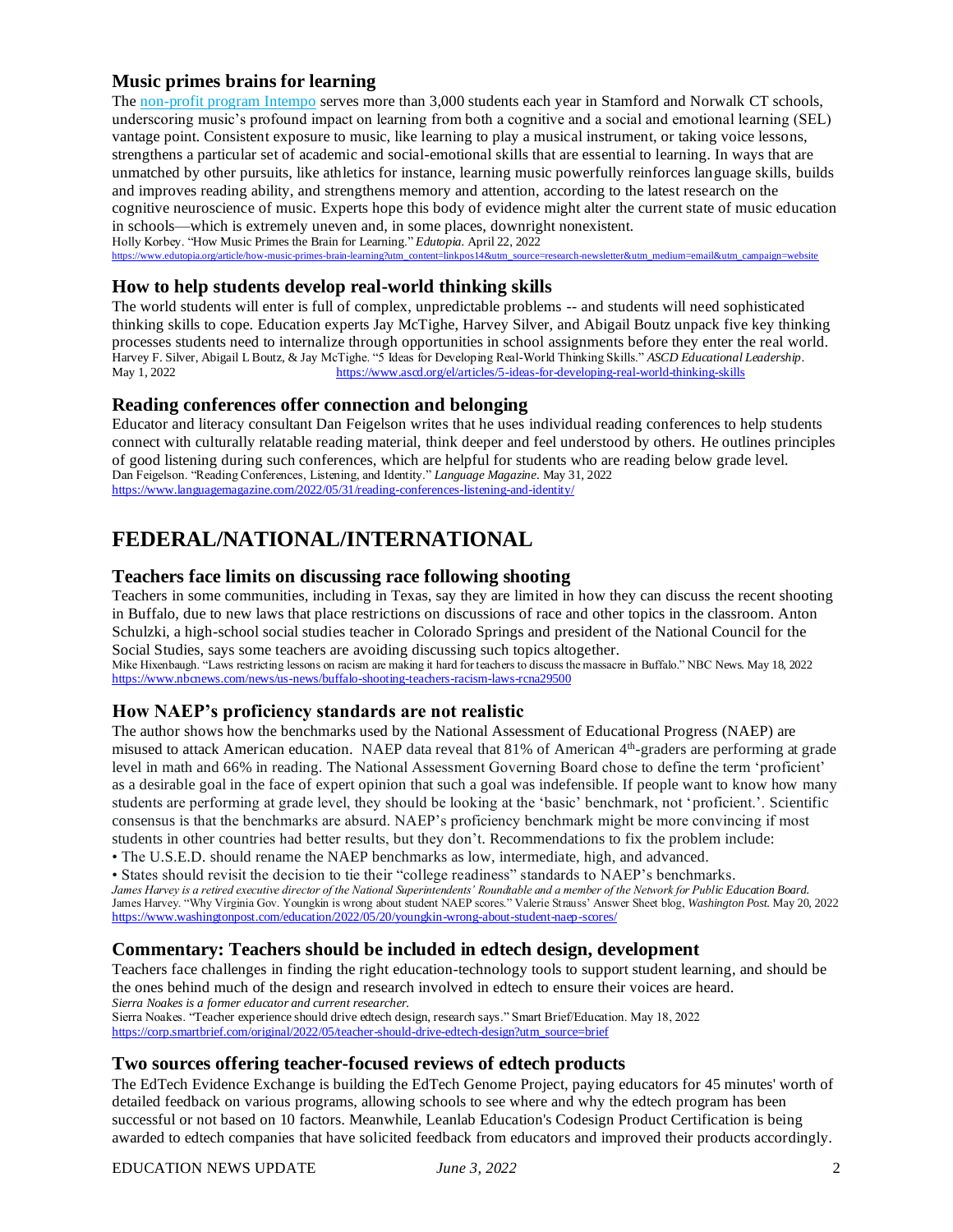Matt Zalaznick. "Here are 2 reliable sources on ed-tech products that will work for your district." *District Administration*. May 24, 2022 <https://districtadministration.com/2-reliable-sources-ed-tech-product-work-your-schools/>

# **FTC seeks [to limit student data collection](http://r.smartbrief.com/resp/pdizBYketEuazdhgfEdbawfCnDWk?format=multipart)**

The Federal Trade Commission has announced that it would take further actions to identify education-technology tools that "illegally surveil children when they go online to learn" in violation of the federal Children's Online Privacy Protection Act. The commissioners voted to approve a new policy statement to remind edtech firms that they are limited under the law in how they can use student data for commercial purposes. Mark Keierleber. "FTC Announces Plan to Target Ed Tech Tools that "Illegally Surveil Children'." *The 74*. May 20, 2022 <https://www.the74million.org/article/ftc-announces-plan-to-target-ed-tech-tools-that-illegally-surveil-children/>

# **College Board to offer AP precalculus that eases disparities**

Beginning in the fall of 2023, the College Board will offer a new Advanced Placement precalculus course that the Board says could help ease disparities in advanced math classes. Ileana Najarro. "New AP Precalculus Course Aims to Diversify the Math Pipeline." *Education Week*. May 19, 2022 <https://www.edweek.org/teaching-learning/a-new-ap-precalculus-course-aims-to-diversify-the-math-pipeline/2022/05>

#### **Analysis: Most ed tech programs share student data**

About 90% of digital educational tools that students use for school share data about students with ad-technology companies, according to analysis by researchers with the advocacy group Human Rights Watch. Researchers found that the edtech platforms shared data with companies such as Facebook and Google, with some seeking access to students' cameras, contacts, locations -- and, in some cases, students' keystrokes. Drew Harwell. "Remote learning apps shared children's data at a 'dizzying scale'." *Washington Post*. May 24, 2022

[https://www.washingtonpost.com/technology/2022/05/24/remote-school-app-tracking-privacy/?wpisrc=nl\\_sb\\_smartbrief](https://www.washingtonpost.com/technology/2022/05/24/remote-school-app-tracking-privacy/?wpisrc=nl_sb_smartbrief)

#### **Tips for leading during turmoil**

As political and social issues churn around us, it's important for leaders to "hold your space," writes Susan Fowler, which involves recognizing the turmoil and helping others be resilient. Stay informed, Fowler writes, but use mindfulness techniques to stay centered so you can "hold your space and keep your lamp lit." Susan Fowler. "Trying times: Release negativity and lead with vitality." *Smart Brief/Leadership*. May 25, 2022 [https://corp.smartbrief.com/original/2022/05/trying-times-release-negativity-and-lead-with-vitality?utm\\_source=brief](https://corp.smartbrief.com/original/2022/05/trying-times-release-negativity-and-lead-with-vitality?utm_source=brief)

# **U.S.E.D. OCR to review digital resources for accessibility for all users**

The U.S.E.D.'s Office for Civil Rights is preparing to review K-12 online resources to ensure they are accessible for users of all abilities. The initiative will include everything from digital learning tools to school websites, officials said, and will involve creating a video series devoted to educating technology producers about the issues people with disabilities encounter when using digital resources.

Michelle Diament. "Ed Department Ramps Up Disability Related Compliance Reviews." *Disability Scoop*. May 24, 2022 <https://www.disabilityscoop.com/2022/05/24/ed-department-ramps-up-disability-related-compliance-reviews/29871/>

#### **Secretary [Cardona: US must act to prevent school violence](http://r.smartbrief.com/resp/pebdBYketEubjNtEfEdbawfCsiou?format=multipart)**

US Education Secretary Miguel Cardona said Thursday during a House Education and Labor Committee hearing that the US needs to take action to prevent school shootings. Cardona, in his remarks -- in the wake of the tragic shooting in Uvalde, Texas -- said the country cannot "normalize" such incidents. Carole Feldman. "US education chief seeks action to prevent school shootings." *Associated Press*. May 26, 2022 <https://apnews.com/article/uvalde-school-shooting-texas-education-united-states-e2ab745e9d8f0f2bc2cb6fba3b40b10e>

#### **[School nutrition programs face supply chain woes](http://r.smartbrief.com/resp/pebdBYketEubjNucfEdbawfCuXhO?format=multipart)**

School nutrition professionals nationwide report significant challenges caused by supply chain challenges and inflation, as well as rising gas prices. And many school nutrition professionals expect next year will be even worse. Lauren Camera. "'It's Going To Be Catastrophic': Schools Brace for Crisis Over Meal Programs." *U.S. News & World Report*. May 26, 2022 <https://www.usnews.com/news/education-news/articles/2022-05-26/its-going-to-be-catastrophic-schools-brace-for-crisis-over-meal-programs>

#### **Worldwide violation of children's rights via online instruction**

The respected organization Human Rights Watch has issued a damning report about the widespread violation of children's rights when they were required to use online instruction. Without their knowledge or their parents' consent, children in 49 of the world's countries were subject to surveillance by online tracking devices embedded in their online programs. The report includes an examination of 290 companies found to have collected, processed, or received children's data since March 2021, and calls on governments to adopt modern child data protection laws to protect children online.Most online learning platforms examined installed tracking technologies that trailed children outside of their virtual classrooms and across the internet, over time.

"Governments Harm Children's Rights in Online Learning." *Human Rights Watch*. May 25, 2022 <https://www.hrw.org/news/2022/05/25/governments-harm-childrens-rights-online-learning>